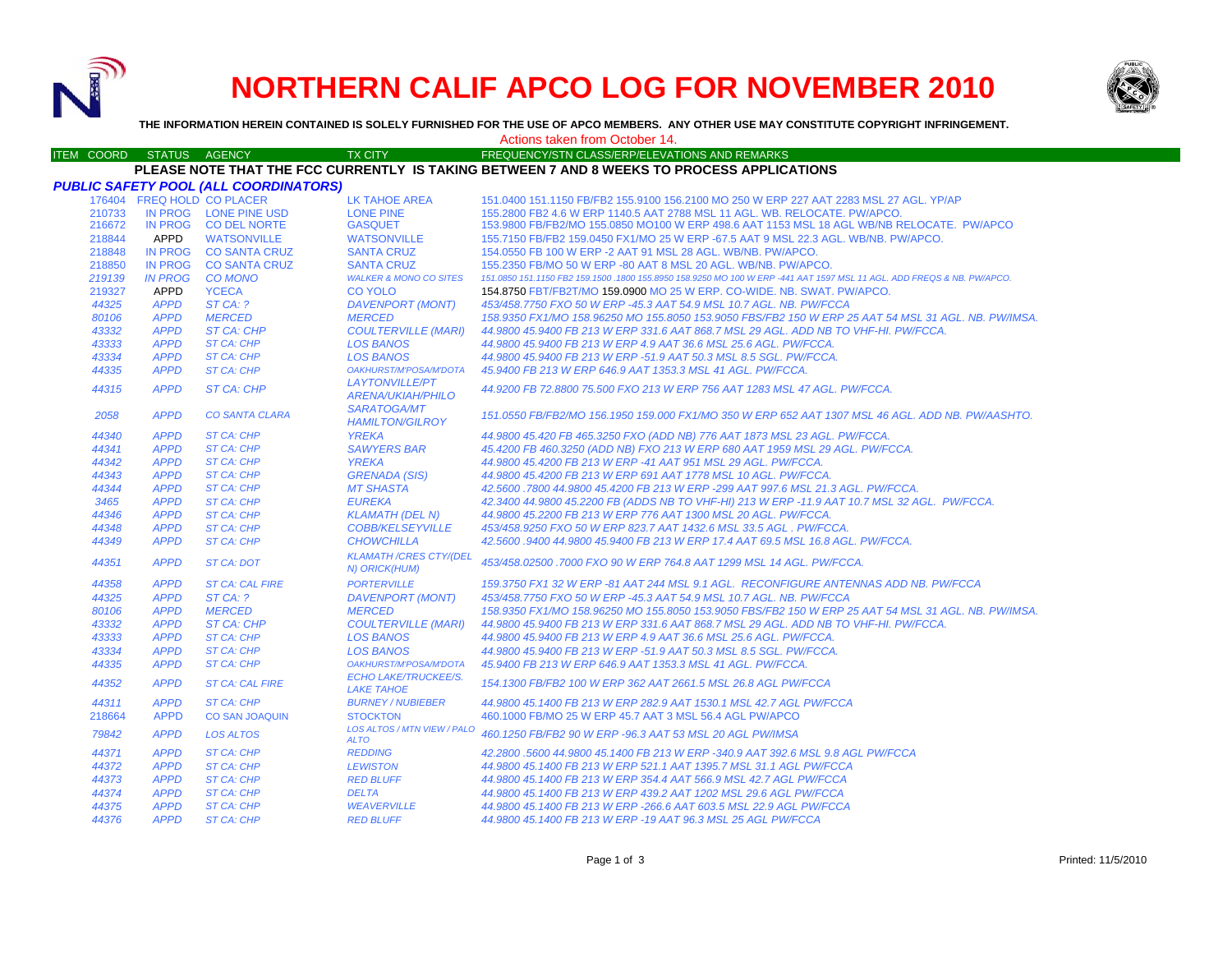|                   |                     |                                                       |                                               | Actions taken from October 14.                                                                                                                                                         |
|-------------------|---------------------|-------------------------------------------------------|-----------------------------------------------|----------------------------------------------------------------------------------------------------------------------------------------------------------------------------------------|
| <b>ITEM COORD</b> | <b>STATUS</b>       | <b>AGENCY</b>                                         | <b>TX CITY</b>                                | <b>FREQUENCY/STN CLASS/ERP/ELEVATIONS AND REMARKS</b>                                                                                                                                  |
| 44377             | <b>APPD</b>         | ST CA: CHP                                            | <b>REDDING</b>                                | 44.9800 45.1400 FB 213 W ERP -65.2 AAT 199 MSL 24.4 AGL PW/FCCA                                                                                                                        |
| 44380             | <b>APPD</b>         | <b>ST CA: CHP</b>                                     | <b>RIO DELL / WEOTT</b>                       | 453.0500 458.0500 FXO 6 W ERP 604.7 AAT 1030.5 MSL 18.3 AGL PW/FCCA                                                                                                                    |
| 44381             | <b>APPD</b>         | <b>ST CA: CHP</b>                                     | <b>REDWAY</b>                                 | 44.9800 45.200 FB 213 W ERP 255 AAT 128 MSL 23 AGL PW/FCCA                                                                                                                             |
| 44382             | <b>APPD</b>         | <b>ST CA: CHP</b>                                     | <b>GASQUEST</b>                               | 44.9800 45.220 FB 213 W ERP -291 AAT 520 MSL 17 AGL PW/FCCA                                                                                                                            |
| 44383             | <b>APPD</b>         | <b>ST CA: CHP</b>                                     | <b>TRINIDAD</b>                               | 42.5600 42.6800 44.9800 45.220 FB 213 W ERP -110 AAT 7.6 MSL 10 AGL PW/FCCA                                                                                                            |
| 44384             | <b>APPD</b>         | <b>ST CA: CHP</b>                                     | <b>RIO DELL</b>                               | 44.9800 45.220 FB 213 W ERP -612 AAT 972 MSL 29 AGL PW/FCCA                                                                                                                            |
| 44385             | <b>APPD</b>         | <b>ST CA: CHP</b>                                     | <b>GARBERVILLE</b>                            | 44.9800 45.2200 FB 213 W ERP 768 AAT 1186 MSL 18 AGL PW/FCCA                                                                                                                           |
| 44386             | <b>APPD</b>         | <b>ST CA: CHP</b>                                     | <b>BRADLEY/SAN BENITO/</b><br><b>MONTEREY</b> | 453.7250 458.5625 458.7250 458.4250 FXO 50 W ERP 526.5 AAT 853.1 MSL 42.7 AGL PW/FCCA                                                                                                  |
| 44317             | <b>APPD</b>         | ST CA: CHP                                            | <b>STOCKTON</b>                               | 458.8750 FX1 315 W ERP 14.8 AAT 9.8 MSL 24 AGL PW/FCCA                                                                                                                                 |
| 44390             | <b>APPD</b>         | <b>ST CA: CHP</b>                                     | <b>WILLOW CREEK</b>                           | 44,9800 45,2200 FB 213 W ERP 843 AAT 1509 MSL 48.8 AGL PW/FCCA                                                                                                                         |
| 81633             | <b>APPD</b>         | <b>SAN MATEO PRE-HOS</b><br><b>EMERGEMCY SERVICES</b> |                                               | BURLINGAME/SAN MATEO 151.4750 153.7850 .9500 155.3250 FB/FB2 57 AAT 75 MSL 16 AGL 80 W ERP PW/IMSA                                                                                     |
| 220472            | <b>APPD</b>         | <b>CO MONTEREY</b>                                    | <b>SAN ARDO</b>                               | 154,0250 155,7750 FB/FB2/MO 24 W ERP 509.9 AAT 823.6 MSL 48.8 AGL PW/APCO                                                                                                              |
| 81146             | <b>APPD</b>         | <b>SAN MATEO PRE-HOS</b><br><b>EMERGEMCY SERVICES</b> | SAN CARLOS/WOODSIDE/<br><b>REDWOOD CITY</b>   | 151.4750 153.8900 154.0550 .3700 155.3250 .4000 .7450 159.0750 FB/FB2/FX1/MO 70.1 AAT 164.6 MSL 19.2 AGL 150 W<br><b>ERP PW/IMSA</b>                                                   |
| 220499            | <b>APPD</b>         | <b>CO DEL NORTE</b>                                   | <b>CRESCENT CITY</b>                          | 153,2400 FB/FB2 490 AAT 1151 MSL 17 AGL 35 W ERP ADD NB APCO/PW                                                                                                                        |
| 220501            | <b>APPD</b>         | <b>CO DEL NORTE</b>                                   | <b>CRESCENT CITY</b>                          | 154,0850 FB/MO -47.7 AAT 12 MSL 13.7 AGL 40 W ERP ADD NB APCO/PW                                                                                                                       |
| 220502            | <b>APPD</b>         | <b>CO DEL NORTE</b>                                   | <b>CRESCENT CITY</b>                          | 156,0600 .2400 159,0150 MO 110 W ERP ADD NB APCO/PW                                                                                                                                    |
| 002364            | <b>APPD</b>         | <b>CO STOREY, NV</b>                                  | <b>VIRGINIA CITY</b>                          | 159.0750 FB2/MO 156.1650 FX1/MO -113 AAT 1905 MSL 11 AGL 200 W ERP ADD NB PW/AASHTO                                                                                                    |
| 44427             | <b>APPD</b>         | ST CA: CHP                                            | <b>PAICINES</b>                               | 42.3400 .5400 44.9200 45.2200 FB 537.7 AAT 1184 MSL 42.7 AGL 213 W ERP PW/FCCA                                                                                                         |
| 44428             | <b>APPD</b>         | ST CA: CHP                                            | <b>BEN LOMOND</b>                             | 42.4600 44.6600 44.9200 45.2200 FB 503.2 AAT 802 MSL 46.3 AGL 213 W ERP PW/FCCA                                                                                                        |
| 44429             | <b>APPD</b>         | ST CA: CHP                                            | <b>BRADLEY</b>                                | 44.6600 .9200 FB 535.5 AAT 853 MSL 42.7 AGL 213 W ERP PW/FCCA                                                                                                                          |
| 002379            | <b>APPD</b>         | <b>CO STANISLAUS</b>                                  | <b>MODESTO</b>                                | 155,8800 FB/MO 10.7 AAT 24 MSL -9 AGL 5 W ERP ADD NB PW/AASHTO                                                                                                                         |
| 81871             | APPD                | SAN MATEO PRE-HOS<br><b>EMERGEMCY SERVICES</b>        | <b>PACIFICA</b>                               | 155,3250 FB 151,4750 FB2 49 W ERP 493.6 AAT 578.5 MSL 27.4 AGL, WB/NB, PW/IMSA.                                                                                                        |
| 81872             | <b>APPD</b>         | <b>SAN MATEO PRE-HOS</b><br><b>EMERGEMCY SERVICES</b> | LA HONDA                                      | 155.3250 FB 31 W ERP 436.2 AAT 772 MSL 11 AGL, WB/NB, PW/IMSA.                                                                                                                         |
| 44414<br>214246   | APPD<br>APPD        | <b>HURON</b><br><b>HAYWARD</b>                        | <b>HURON</b><br><b>HAYWARD</b>                | 156.1650 FB2/MO 154.8600 159.0900 153.7400 75 W ERP 4.6 AAT 112 MSL 8 AGL. ADDS FB2. WB/NB. PW/FCCA.<br>453.1500 FB/FB2/MO 100 W ERP 224.7 AAT 369? MSL 15 AGL, NB, PW/APCO,           |
| 220838            | APPD                | FRESNO CO SHERIFF'S<br><b>OFFICE</b>                  | CO FRESNO                                     | 460.3500/465.3500 MO 30 W ERP NB/VOICE/DIGITAL BOMB ROBOT PW/APCO.                                                                                                                     |
| 81173<br>44454    | <b>APPD</b><br>APPD | NORTH SHORE FPD<br>ST CA: CHP                         | KELSEYVILLE<br>MADERA                         | 155.7075 FB/FB2/MO 159.1050 FX1/MO 14.67 W ERP 642.1 AAT 1155 MSL 45.1 AGL. NB. NOT TO DUPE MARIN TONES. PW/IMSA.<br>44.9800 45.9400 FB 213 W ERP 19.6 AAT 78.3 MSL 21.9 AGL, PW/FCCA. |
|                   |                     |                                                       |                                               |                                                                                                                                                                                        |

## *470-512 MHz POOL*

| 218892 |      | IN PROG CUPERTINO         | CUPERTINO        | 482.56250 FB/FB2/FX1/MO 150 W ERP -85.5 AAT 86.2 MSL 42.4 AGL, NB, YW/APCO,                                      |
|--------|------|---------------------------|------------------|------------------------------------------------------------------------------------------------------------------|
|        |      | 218893 IN PROG CUPERTINO  | <b>CUPERTINO</b> | 000,0000 FB/FB2/FX1/MO 150 W ERP -51.5 AAT 86.2 MLS 42.4 AGL, YW/APCO, NB.                                       |
|        |      | 218940 IN PROG AC TRANSIT | PALO ALTO        | 488.36250.76250.490.46250.56250.61250.66250 FB8/MO 500 W ERP 600.2 AAT 856 MSL 30 AGL. WB/NB. ADD SITE, YW/APCO, |
| 220346 | APPD | CO SANTA CLARA            | PALO ALTO        | 482.3375 485.3375 FB/FB2/MO -71 AAT 9.1 MSL 39.6 AGL PW/APCO                                                     |

#### *700 Mhz PUBLIC SAFETY (SG, SY)*

*Applications may be submitted at any time to the review committee.*

# *800 MHz PUBLIC SAFETY (GE, GP, YP, GF, YF) & Comml Users*

| 2/5/10<br>10728<br>44347 | app pend<br>CONCUR<br><b>APPD</b> | co stanislaus<br>PG&E<br>ST CA: DOT | co stanislaus<br>AVILA BCH (SLO)<br>LAKE CO (4 SITES) | 4 pair NPSPAC, low level.<br>855.5625 856.8625 FB2/MO/FX1T 30 W ERP 19.2 AAT 25.9 MSL 85.6 AGL. GB/AAA.<br>859.98750 FB/FB2/FX1 175 W ERP 826.8 AAT 1432.6 MSL 36.6 AGL. GP/FCCA. |
|--------------------------|-----------------------------------|-------------------------------------|-------------------------------------------------------|-----------------------------------------------------------------------------------------------------------------------------------------------------------------------------------|
| 44354                    | <b>APPD</b>                       | ST CA: DOT                          | <b>KLAMATH /CRES CTY/(DEL</b><br>N) ORICK(HUM)        | 859.73750 FB/FB2 338 W ERP -10.1 AAT 12.2 MSL 6.7 AGL. GP/FCCA                                                                                                                    |
| 44355                    | <b>APPD</b>                       | ST CA: DOT                          | <b>CRESCENT CTY</b>                                   | 857.98750 FB/FB2 338 W ERP -10.1 AAT 12.2 MSL 6.7 AGL. PW/FCCA.                                                                                                                   |
| 44404                    | <b>APPD</b>                       | <b>ST CA: PARKS</b>                 | <b>BIG SUR</b>                                        | 812.7375 813.9875 814.9875 857.7375 858.9875 859.9875 FB/FB2/FX1 168.8 AAT 597 MSL 19.8 AGL 78 W ERP PW/FCCA                                                                      |
| 650008                   | <b>APPD</b>                       | <b>ELK GROVE USD</b>                | <b>ELK GROVE</b>                                      | 855.8215 854.8875 810.8125 809.8875 FB2/MO 21 AAT 25 MSL 14 AGL 2 W ERP PCIA/PW                                                                                                   |